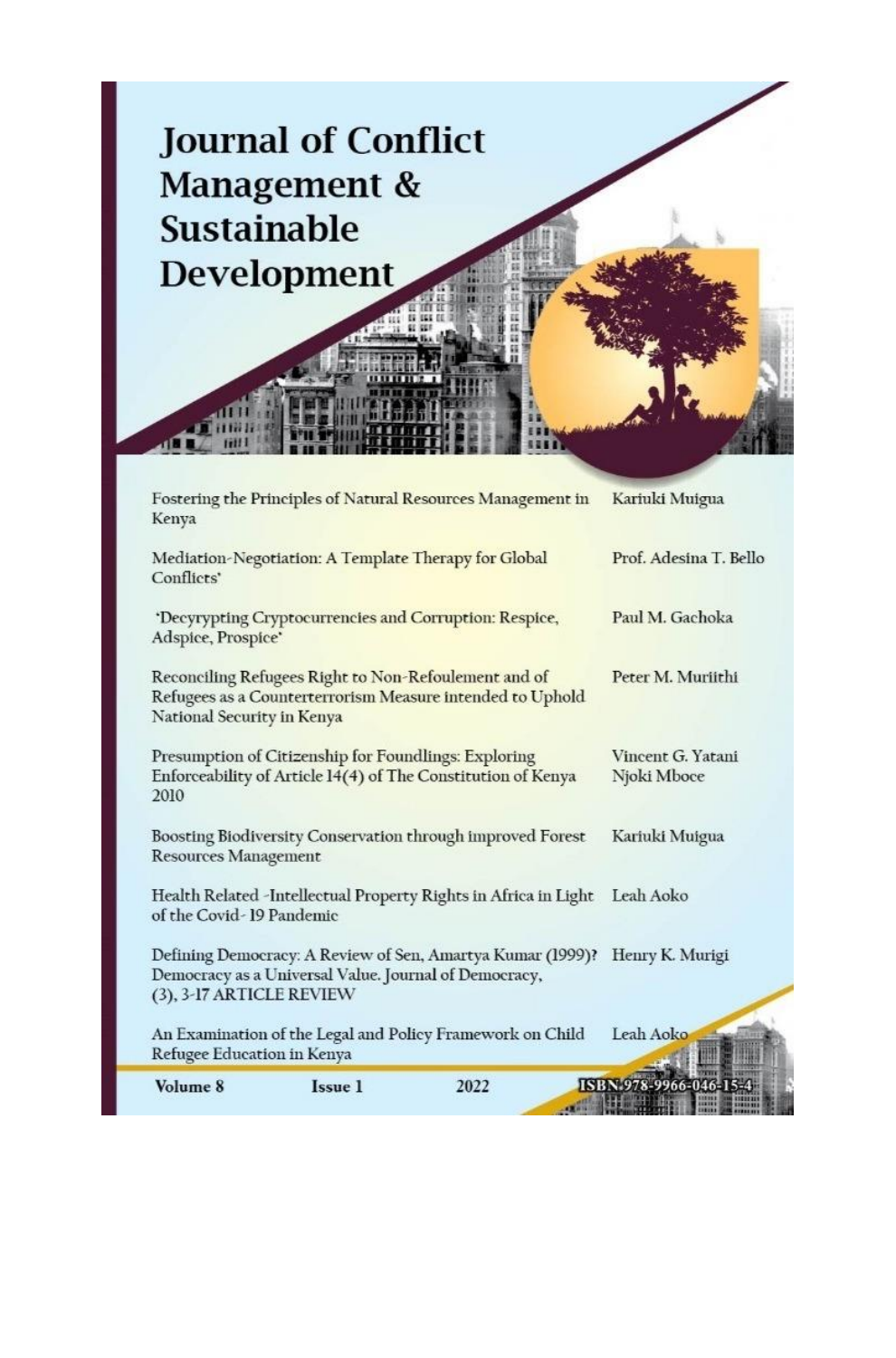# **An Examination of the Legal and Policy Framework on Child Refugee Education in Kenya**

## *By:* **Leah Aoko<sup>1</sup>**

### *Abstract*

*This paper examines the various laws and instruments that support the right to quality education in Kenya, how they relate to child refugees and point out gaps in the legal framework that fail to enhance the right of child refugees to access education. It argues that this crucial omission has contributed to the dismal efforts by the government in enhancing child refugee education.*

*The first part contains the introduction and gives contex to child refugee education in Kenya.*

*The second part discusses the various domestic legal framework on child rights as pertains to access to quality education and further highlights the omission of the child refugee education from the various pieces of legislation.* 

*The third part concludes the argument to the paper by pointing out that tis omission could possibly be a hindrance to promoting child refugee education in Kenya despite its international obligations to enhance the best interests of the child.* 

# **Key Words: Child refugee education, comprehensive legal framework, refugees, Kenya, access to education**

 $\overline{a}$ 

<sup>1</sup> 1 *The Author is a University of Nairobi graduate: LLM, UoN, Bachelor of Laws LLB Hons, UoN, PGraduate-diploma, KSL, Advocate of the High Court, and a UNITAR Scholar.*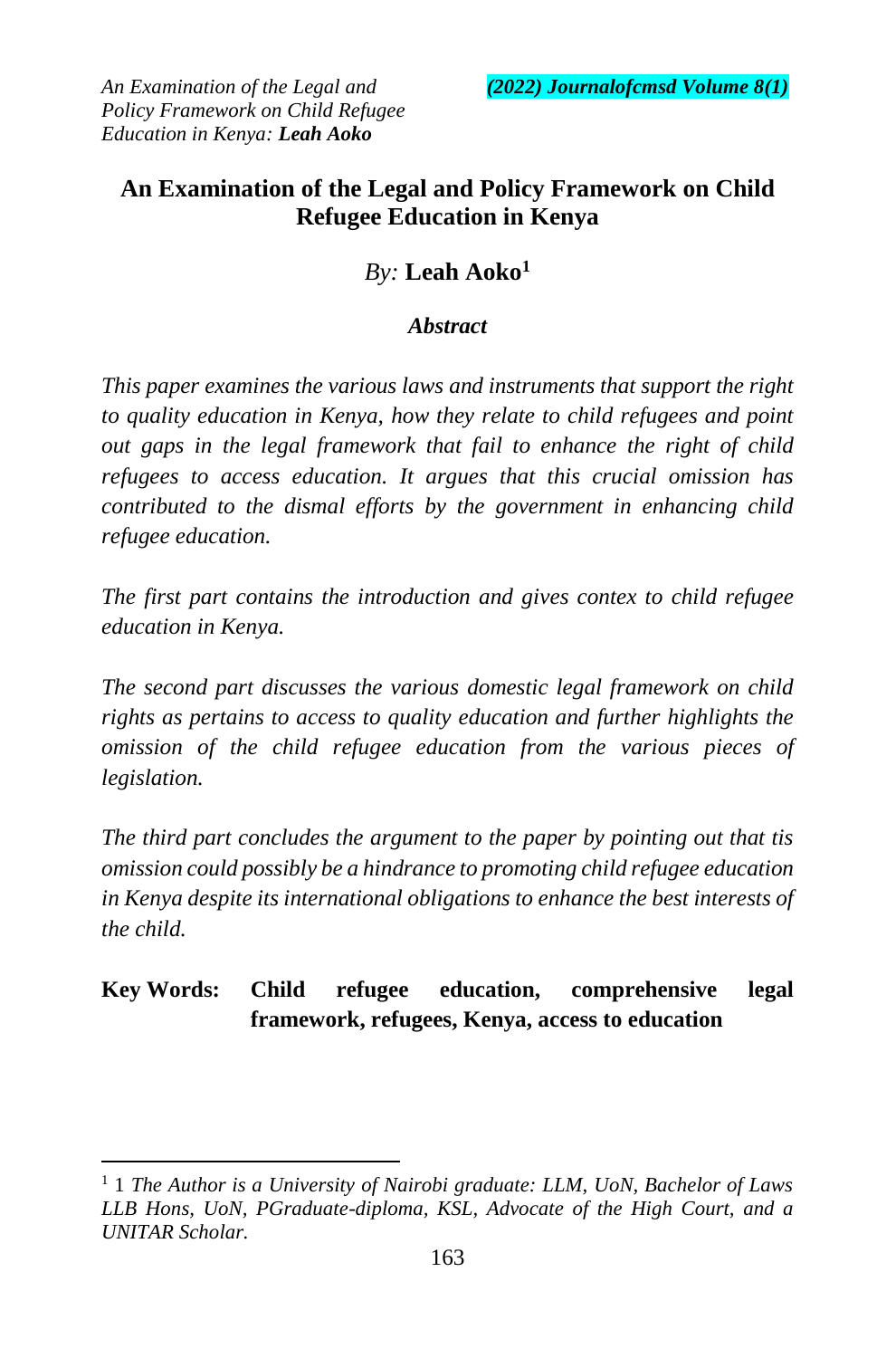### **1.1.Introduction**

 $\overline{a}$ 

Although, there are several child friendly statutes in Kenya, child refugees still face unique challenges in accessing the quality education. This is because in Kenya, there is inadequate legal policy framework specifically for education for child refugees given their unique plight and them being a vulnerable and marginalized group.<sup>2</sup> Another reason for this could be the target beneficiaries of this right as has been provided for under several domestic laws. It is possible that child refugees were not necessarily part of the intended target group to access education as enunciated under the Constitution of Kenya 2010.

Many of the child refugees are often in limbo concerning their future. The fact that they are least likely to access quality education makes their circumstances even worse and pitiable. They are also prone to all manner of psychological, emotional and sexual abuse<sup>3</sup>

With no avenue to be healed from their trauma and no hope for the future, most of these children are likely to fall into depression.<sup>4</sup> These circumstances coupled with the absence of a deliberate domestic legal framework to enable them access quality education leaves them at risk of becoming dissidents and societal outcasts.

### **1.2.Legal framework on Child refugee education in Kenya**

There are several statutes in Kenya that touch on child rights and access to quality education in Kenya. These fundamental Laws are discussed below

<sup>&</sup>lt;sup>2</sup> Comprehensive Refugee Response Framework Global Digital Portal  $(n.d. a)$ . Kenya 2018. Available at: *http://www.globalcrrf.org/crrf\_country/kenya-2/)* 

<sup>3</sup> Education Cannot Wait, Action for Refugee Education Commitment. Framework for Commitments. Outcome from High-Level Meeting on Action for Refugee Education,(2018)

*https://static1.squarespace.com/static/5b5b0e973917ee4023caf5f4/t/5baa6a29085 22977c18490ff/1537894955358/Education+Cannot+Wait+ECW+Commitments+ on+Action+for+Refugee+Education.pdf*

<sup>4</sup> UNESCO, Education in Situations of Emergency, Crisis and Reconstruction (2003a).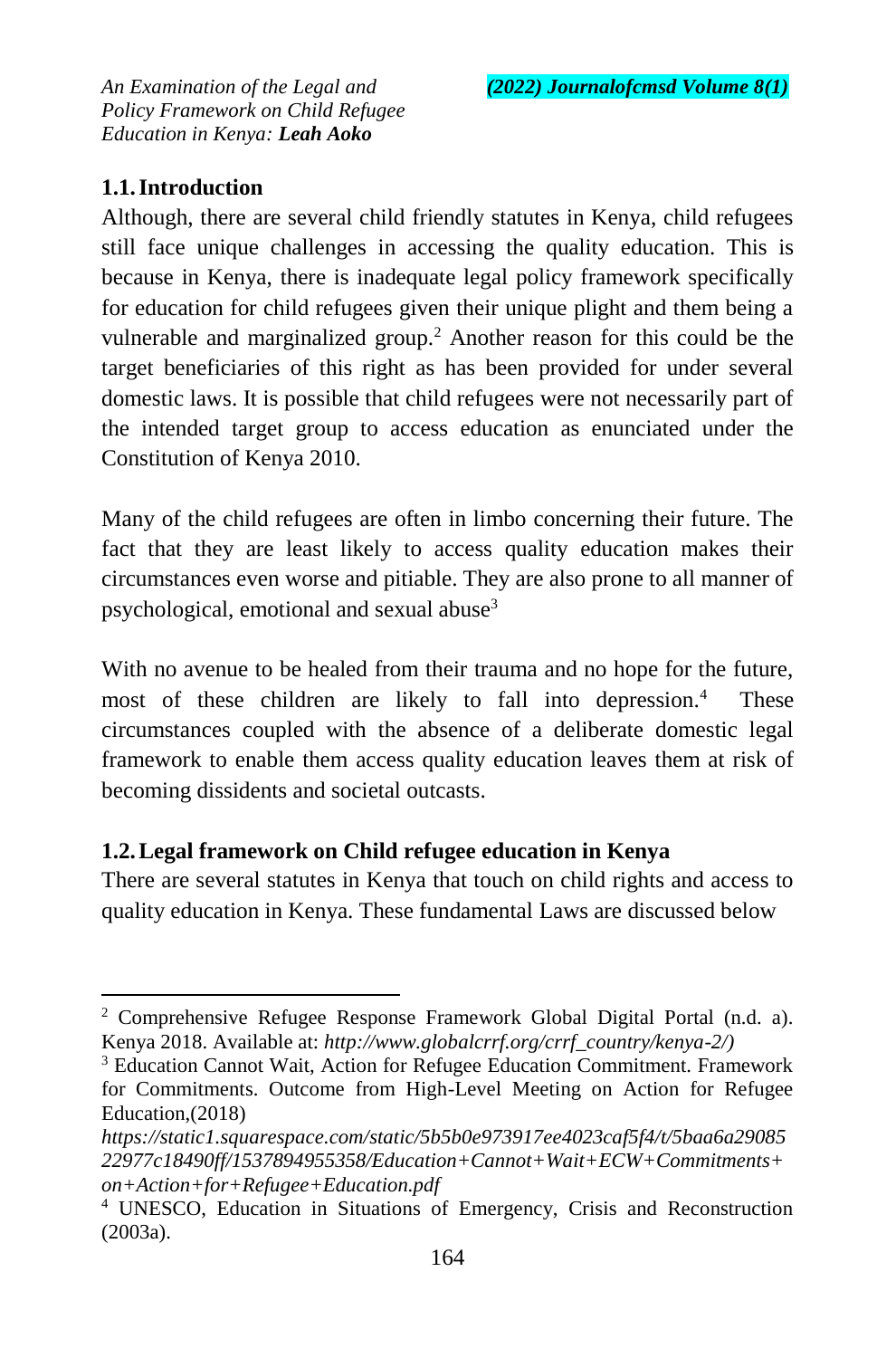# **1.2.1. The Constitution 2010.**

 $\overline{a}$ 

The Constitution of Kenya was promulgated in 2010 with a progressive bill of rights that was and still is highly acclaimed.<sup>5</sup> Impressively, the bill of rights under the Constitution caters for marginalized groups such as children and women.

Foremost, articles 2(5) and 2(6) of the Constitution provide that principles of international law are also incorporated into the laws of Kenya.

This in effect means that the general principles of law and treaties ratified by Kenya pertaining to child refugee education is binding upon the country. Such laws include the Convention of the rights of a Child<sup>6</sup> and the  $1951$ Convention relating to the Status of Refugees<sup>7</sup> in which states are obligated to take progressive steps towards the education for children within its borders including child refugees. This out rightly puts Kenya under the obligation of enhancing education for children including child refugees within its borders. Under article 21, the state is required to respect, promote and fulfil the rights under the bill of rights. This entails addressing the needs of vulnerable groups such as women, children, persons with disabilities, the elderly and the youth. Child refugees would fall under vulnerable groups under the Constitution, whose rights also need to be respected although they have not been expressly provided for.

Article 43 entitles everyone to socioeconomic rights such as: the highest attainable standard of health, adequate housing, freedom from hunger, clean safe water, social security and education. This means that child refugees

<sup>6</sup> UN General Assembly, *Convention on the Rights of the Child*, 20 November 1989, United Nations, Treaty Series, vol. 1577, p. 3, available at: *https://www.refworld.org/docid/3ae6b38f0.htm*l [accessed 10 February 2022] <sup>7</sup> UN General Assembly, *Convention Relating to the Status of Refugees*, 28 July 1951, United Nations, Treaty Series, vol. 189, p. 137, available at: *https://www.refworld.org/docid/3be01b964.html* [accessed 10 February 2022]

<sup>5</sup> *https://www.klrc.go.ke/index.php/constitution-of-kenya/110-chapter-four-the-billof-rights* accessed 25/8/2020.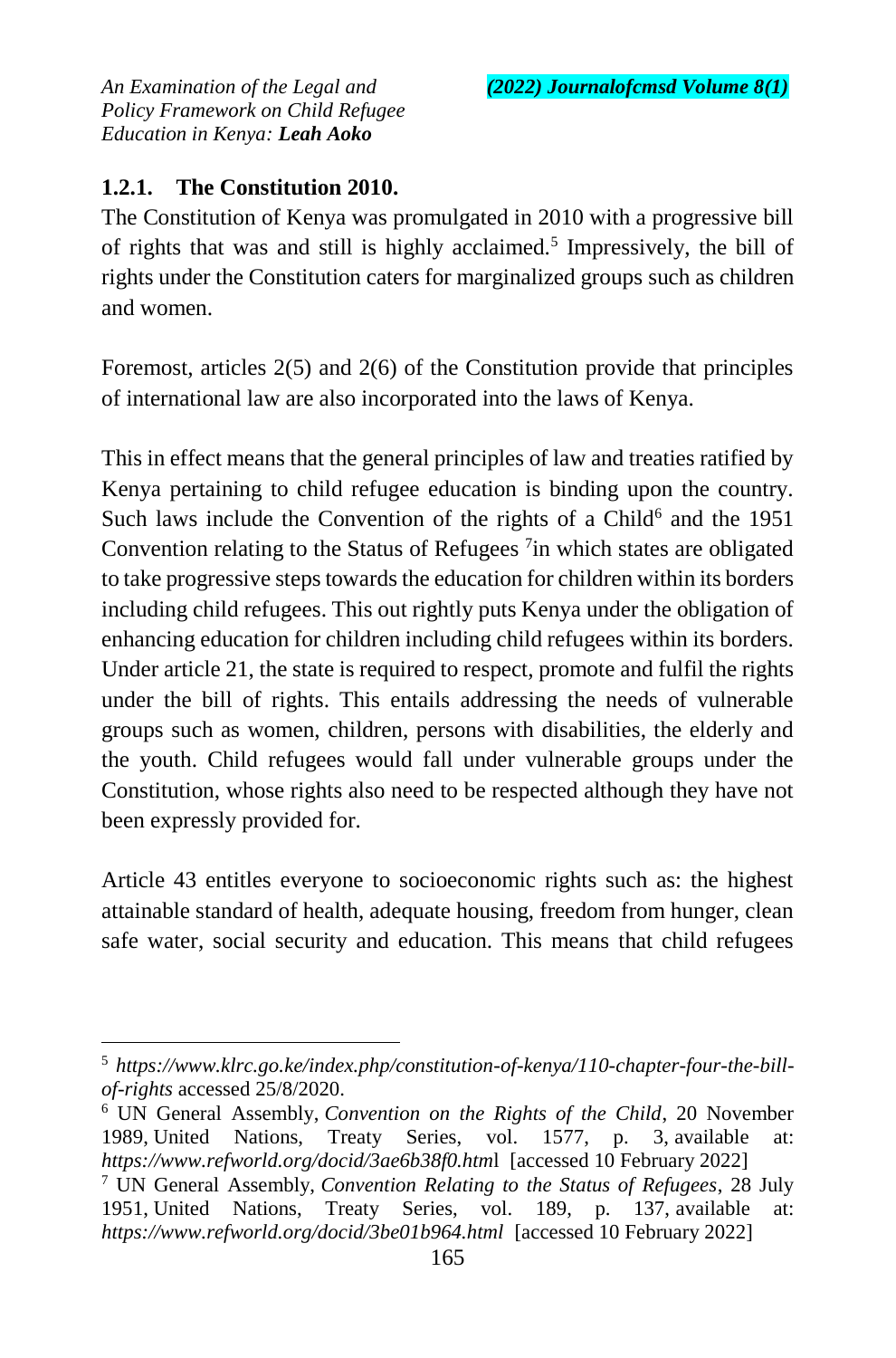would also have the right to access education, as a socioeconomic right among the rights that have already been listed.<sup>8</sup>

Article 53 further provides that every child has the right to free and compulsory basic education, food, healthcare, protection from any form of abuse and parental care.<sup>9</sup> With regard to this, the child's best interests are to be taken into consideration in all decisions being made that will affect their wellbeing. In the case of the best interests of the child refugee, they need to access education as a tool that will lead to their socio-economic development. It ensures that they become useful individuals in society with values that enable them to live peaceably and meaningfully with others.

Effectively, these constitutional provisions indicate that the government is obligated under the Constitution to provide child refugees with access to education to equip them for a better future.<sup>10</sup>

Again, it is arguable whether the makers of the constitution had the child refugee in mind when putting in place the provisions on the right to education and other socioeconomic rights. They could as well have had in mind the child "citizens". By implication, this means that these are rights that are meant to be enjoyed by the citizens of a country and not necessarily refugees in this context.<sup>11</sup> The definition of a child in the minds of the constitution maker is most probably a Kenyan citizen who is thus entitled to education and other socio-economic rights. This could then explain the absence of a deliberate framework touching on access to education for child refugees despite a constitutional provision on the right to education.

 $\ddot{\phantom{a}}$ 8 Ibid

<sup>&</sup>lt;sup>9</sup> Ibid

<sup>&</sup>lt;sup>10</sup> Emmert, Simone, Education in Terms of Human Rights. Procedia - Social and Behavioral Sciences (2011) 12. 346-361. 10.1016/j.sbspro.2011.02.044.

 $11$  Heckmann, Education and Migration strategies for integrating migrant children in european schools and societies, http://www.interculturaldialogue2008.eu/ fileadmin/downloads/resources/education-and migration\_bamberg.pdf (2008) (08.08.2009).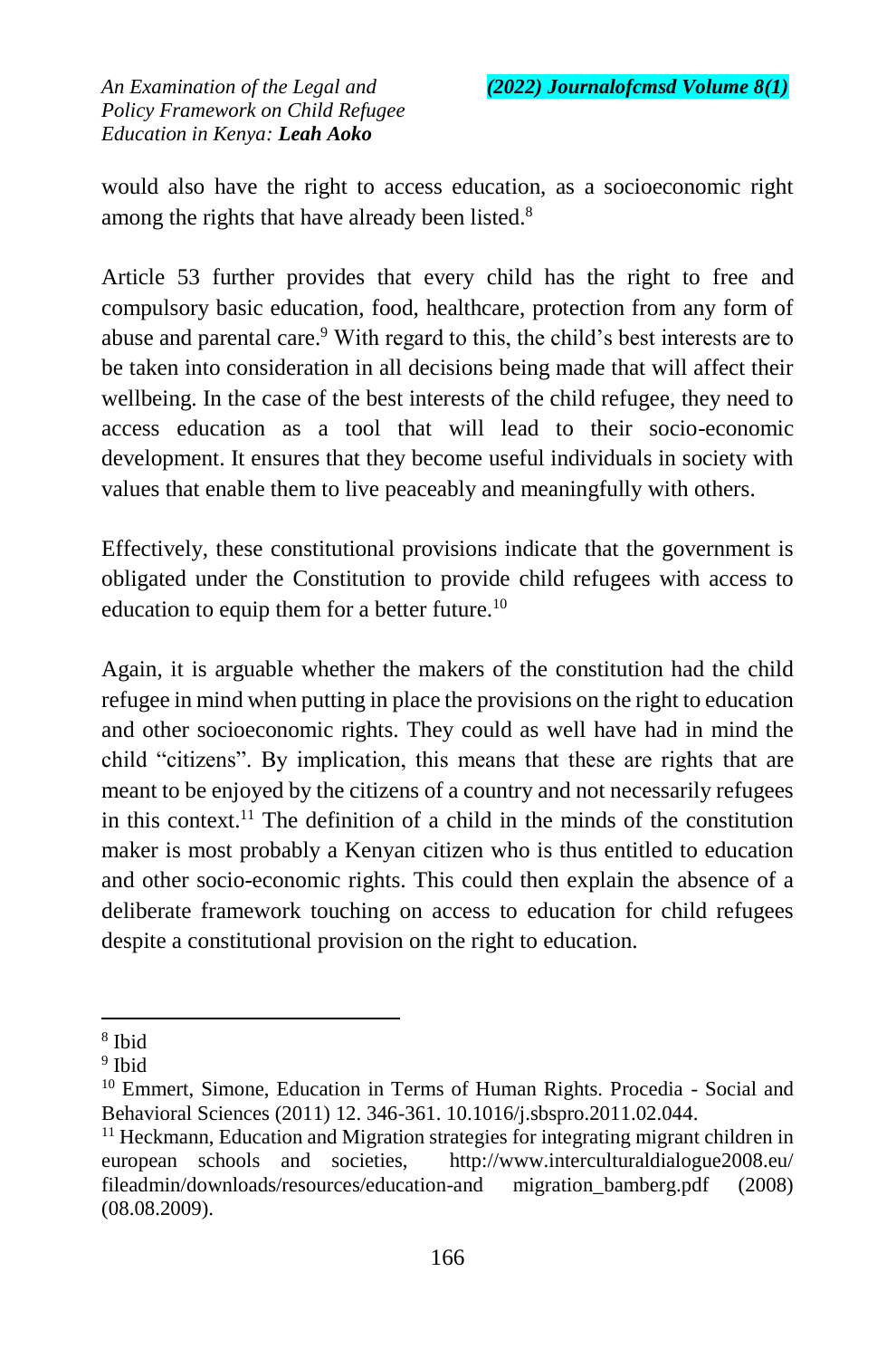## **1.2.2. Basic Education Act 2013**

The Basic Education Act was enacted in 2013 to give effect to the provisions of article 53 of the Constitution.<sup>12</sup> Its aim is to promote and regulate the provision of free compulsory basic education as envisioned under the Constitution.<sup>13</sup>The definition of a child under the statute is any person below the age of 18. The whole statutory text makes no direct reference to child refugees.

Section 4 emphasizes the right of every child to free and compulsory basic education. It provides that education should be given with regard to the marginalized and persons with special needs. Section 34 provides that no child shall be denied admission into a public school in Kenya. If this provision is contravened, then the parent or guardian of the child is supposed to report the same to the County Education Board. This provision points to the glaring fact that the child who is probably contemplated under it is the "child citizen." This is because some of the requirements of entering school pertain to a child's national identification documents which most child refugees do not have.

Section 39 states that it is the responsibility of the government through the cabinet secretary to ensure that children of school going age have access to education including those from marginalized, vulnerable, or disadvantaged groups. $14$ 

 $\ddot{\phantom{a}}$  $12$  Right to Education Project – Right to Education Country Factsheet Kenya, March 2014

<sup>13</sup> Boisvert, Kayla, "Case Study Report: RET International Kenya" (2017). Education in Crisis and Conflict Network. 2. Retrieved from https://scholarworks.umass.edu/cie\_eccn/2

<sup>&</sup>lt;sup>14</sup> General Comment ICESCR, Implementation of the International Covenant on Economic, Social and Cultural Rights, General Comment No. 13, The right to education (Art.13) : 08/12/99. E/C.12/1999/10. (General Comments), http://www.unhchr.ch/

tbs/doc.nsf/(Symbol)/ae1a0b126d068e868025683c003c8b3b?Opendocument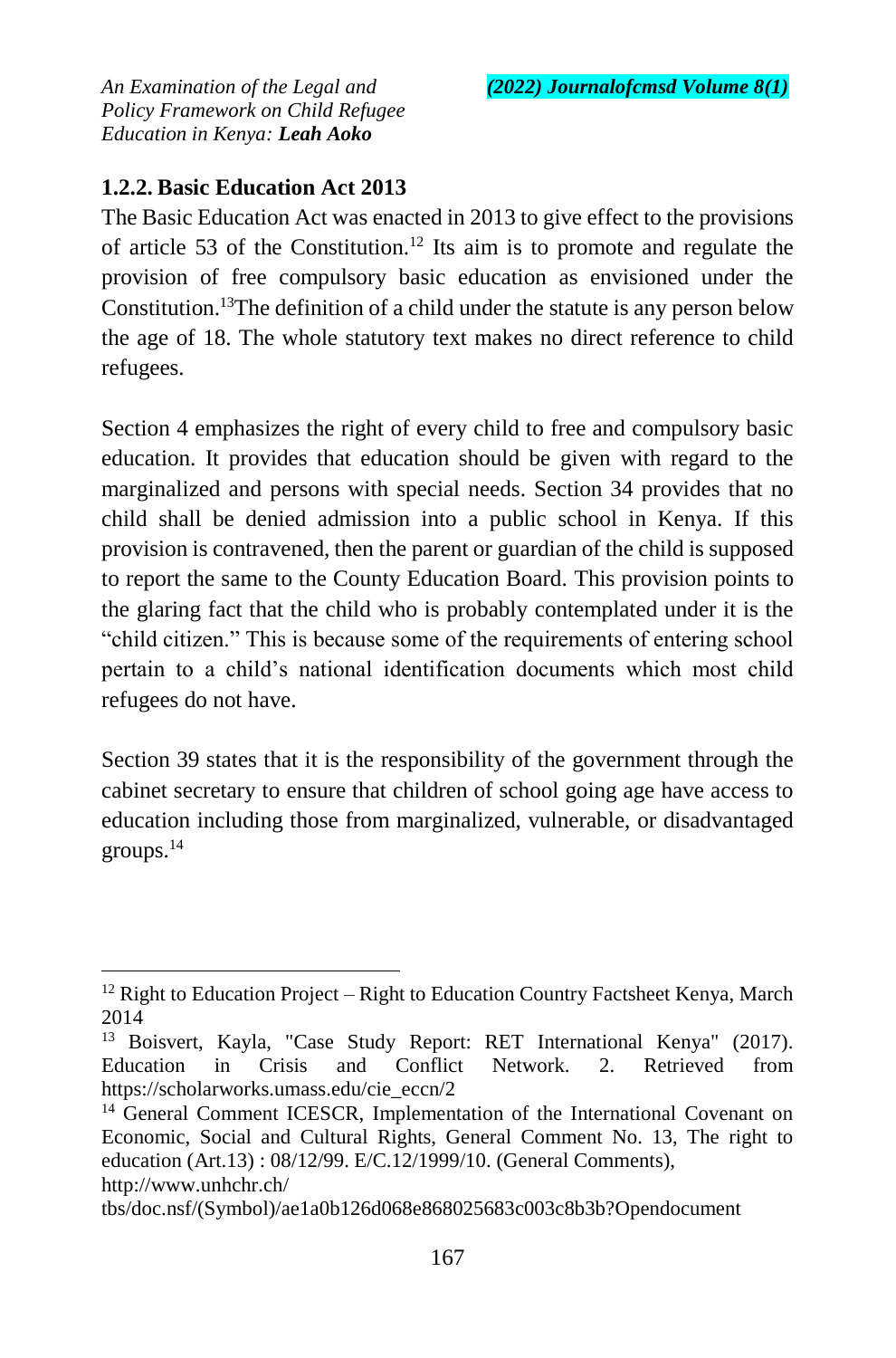The Basic Education act does not expressly incorporate child refugees into its provisions and the mechanisms or modalities of enabling them to access education in Kenya. It is due to such inadequacies that child refugee education remains unstructured and not fully incorporated into the national education curriculum or plan.

This is further made evident by the policies that have been put in place by the Ministry of Education under the Basic Education Act 2013 with regard to education. These policies are:

# **1.2.2.1. A Policy Framework for Reforming and Education Training for Sustainable Development in Kenya, Ministry of Education Sessional Paper No. 1 of 2019**

The above policy framework entails the government's commitment to integrating education, training, and research in all sectors of development as a key pillar of socio-economic growth.<sup>15</sup> The government recognizes education as a basic human right which is critical for human resource and national development. The focus is thus on increasing the infrastructure to enhance educational initiatives. This includes building more learning facilities and increasing the capacity of the human resource involved in the training and research sector.

The policy also indicates the government's commitment to increasing education financing.<sup>16</sup> The objectives of the policy are to: foster national unity, encourage inclusivity and equality in education, enhance respect for diverse cultures, promote religious values and promote awareness on environmental protection. In terms of training and research the policy aims at improving data management systems to support evidence based learning and decision making in education.

 $\ddot{\phantom{a}}$ 

<sup>&</sup>lt;sup>15</sup> Sessional Paper No.1 of 2019 on Policy Framework for the Reforming Education and Training for Sustainable Development of Education.

<sup>&</sup>lt;sup>16</sup> Valerie Karigitho, Realizing Quality and Inclusive Education in Kenya Through Financing, East African Centre for Human Rights, May 10th, 2021.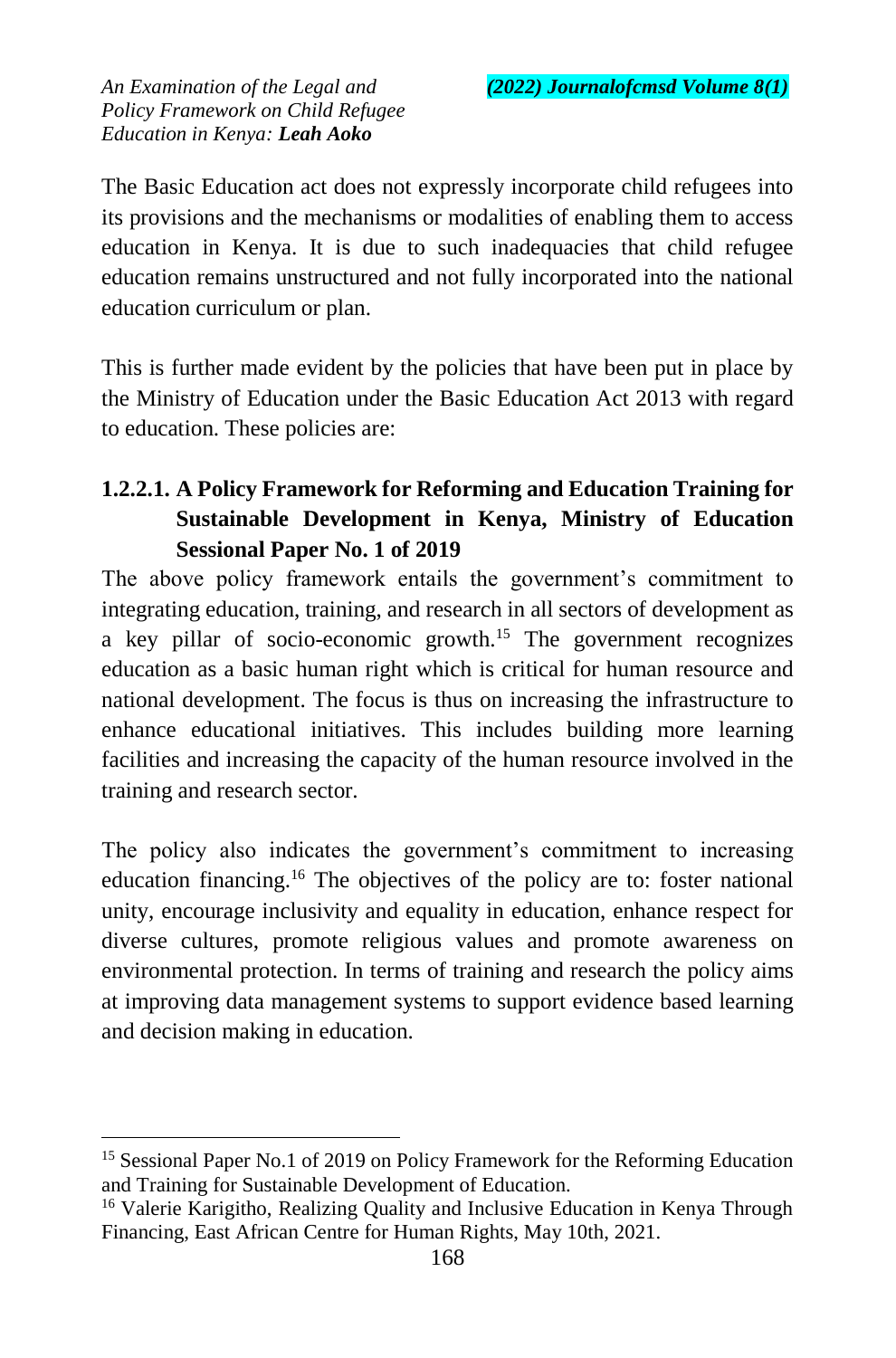From the foregoing, the policy, though geared towards improving access to education and the quality of learning in the institutions, is definitely not tailor made to meet the needs of child refugees more so enabling them to access quality education. This is indicative of the existing structural gap in promoting access to education for child refugees.

### **1.2.2.2. Education Sector Disaster Management Policy 2018**

This policy was put in place in 2018 to guide the Country's response to disaster that occur and affect education.

This policy was enacted according to the Sendai Framework for Disaster Risk Reduction 2015-2030. <sup>17</sup> The Education Sector Management policy is aimed at returning the victims of such disasters to a state of normalcy and to ensure that they are still able to access quality education. The disasters that are contemplated in the provisions of the policy are: natural, manmade and complex disasters that affect approximately 4million boys and girls every year. This denies them their constitutional right to education. It also incorporates peace education and standards on health and hygiene for learners.

It is aimed at furthering Vision 2030 that seeks to build up human social capital in a safe and sustainable environment. It seeks to do this by: raising awareness on disaster preparation in educational institutions, creating a pool of experts who are able to give sustainable insight on disaster preparedness and awareness in the Education sector, embracing the build back better theme in areas where disasters have disrupted education and normal human life and increasing funding for the disaster preparedness departments in the education sector.<sup>18</sup> Among the potential victims of disasters, the policy makes no reference or mention of child refugees who may suffer double jeopardy when they face calamities and health emergencies (take the

 $\ddot{\phantom{a}}$ 

<sup>&</sup>lt;sup>17</sup> The Framework was adopted at the Third UN World Conference on Disaster Risk Reduction in Sendai, Japan, on March 18, 2015.

<sup>18</sup> *http://www.iiep.unesco.org/en/iiep-supports-dissemination-kenyas-educationsector-disaster-management-policy-5034* accessed 10/2/2022.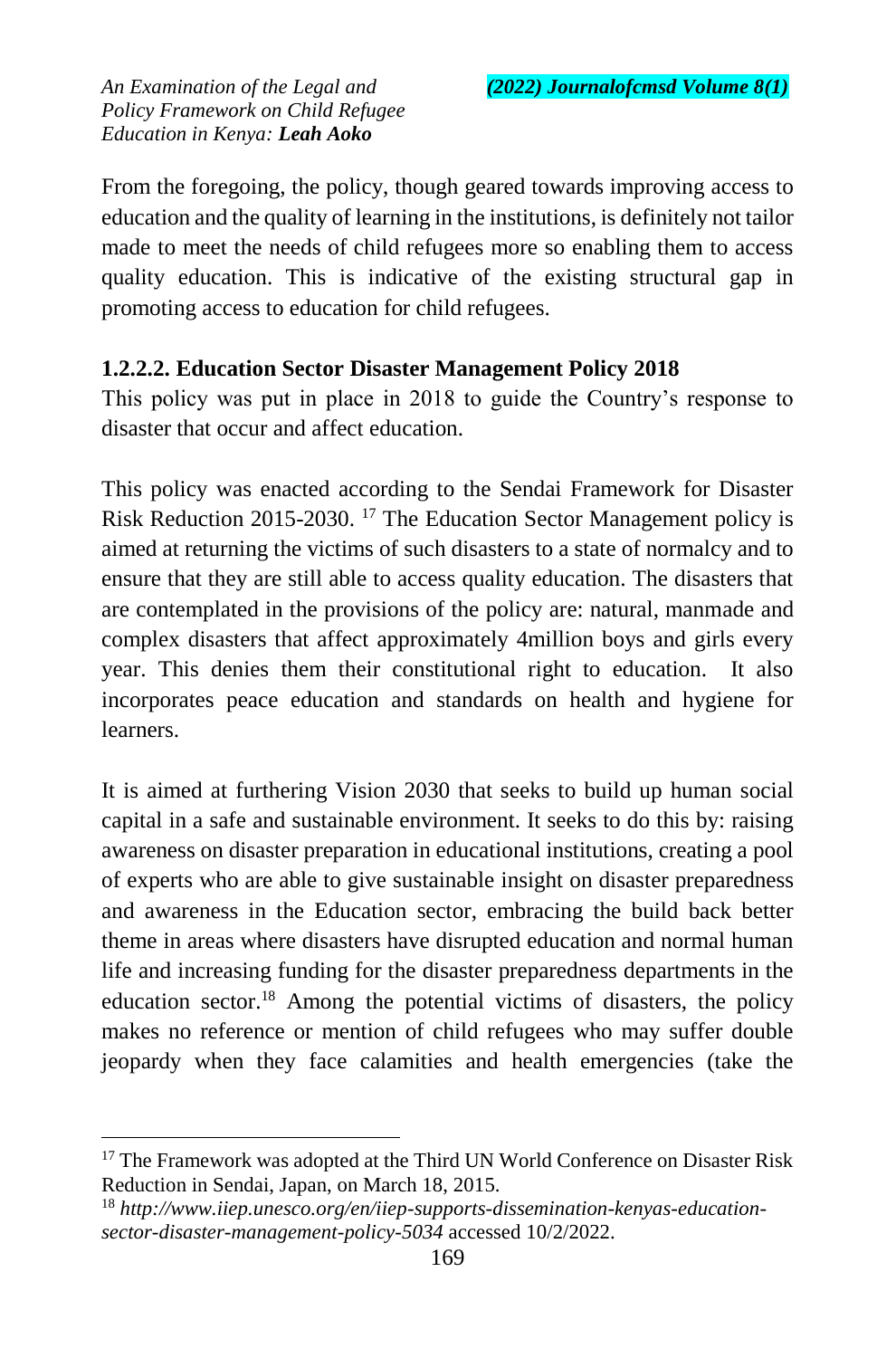example of the current health emergency caused by the Covid 19 virus that disrupted education in several institutions) in a foreign country.

# **1.2.2.3. Mentorship Policy for Early Learning and Basic Education Ministry of Education 2019**

The Mentorship Policy for Early learning and Basic Education 2019 is aimed at providing avenues for learners to express themselves, share the challenges they may be facing and develop lifelong skills.<sup>19</sup> It addresses the difficulties learners may face in the course of their educational journey such as: exposure to violence, terrorism and violent extremism, neglect and abuse at home, death of their parents or guardians, bullying, disease, sexual abuse, psychological torture and mental health challenges.<sup>20</sup>

The policy aims at addressing the above issues by creating a network of peer educators and counsellors in educational facilities who may be at hand to assist the learners cope through the various challenges that they face in life. It also helps them avoid destructive thought processes that may lead them to self-harm and suicidal behaviors. $21$ 

The policy is also meant to encourage peaceful coexistence in line with the national values of peace love and unity among the learners so that they may grow to become responsible citizens capable of driving the sustainable development agenda.

The policy does not however address the unique psychological challenges that could be faced by child refugees in accessing quality education seeing that theirs is a difficult journey having gone thorough traumatic life changing events.

 $\ddot{\phantom{a}}$ <sup>19</sup> Mentorship Policy for Early Learning and Basic Education Ministry of Education 2019.

<sup>20</sup> Ibid

 $21$  Ibid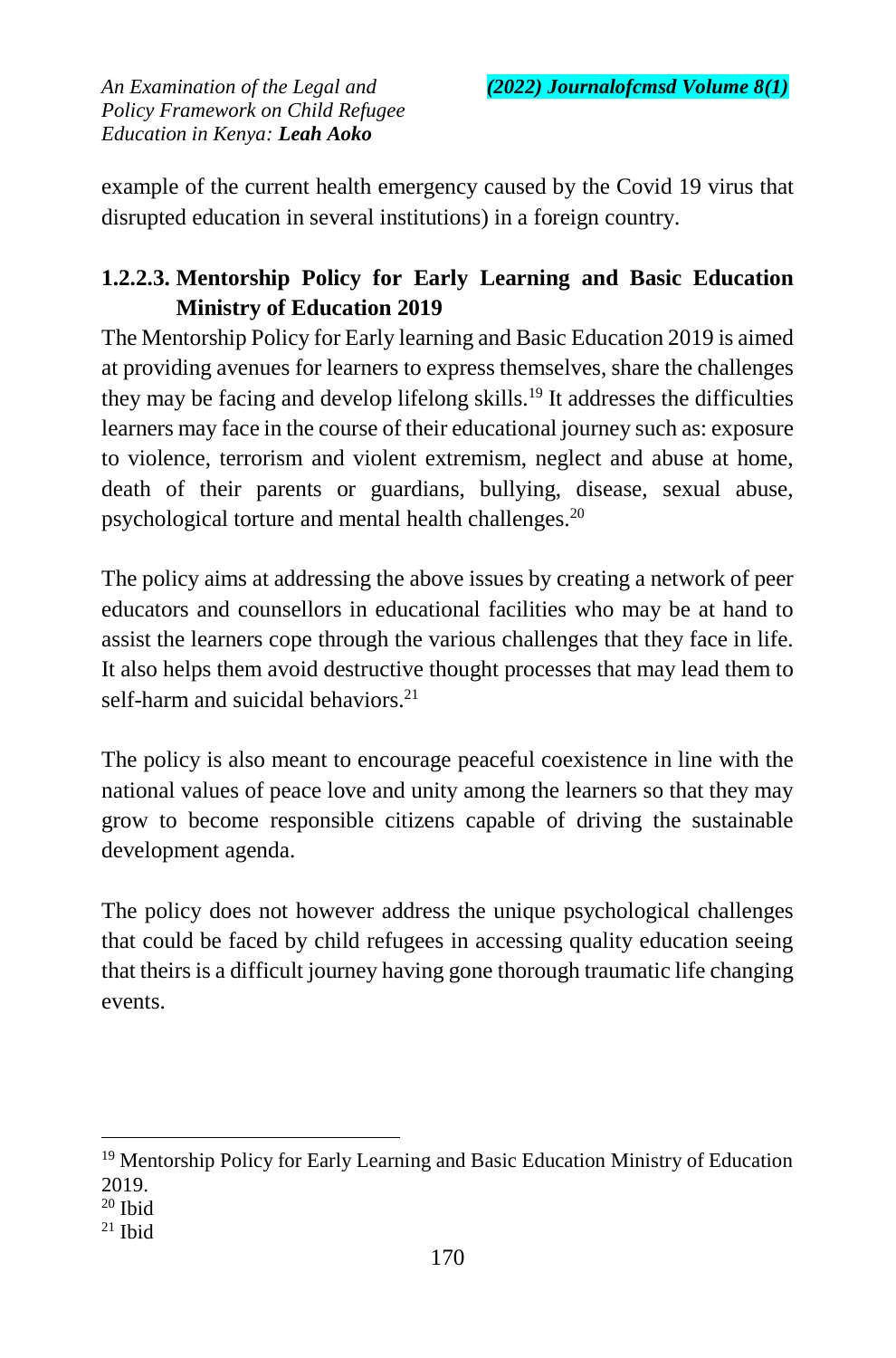## **1.2.2.4. National Pre-primary Education Policy Standard Guidelines, Ministry of Education, 2018**

This policy was put in place in 2018 in line with the government's commitments to ensuring education for all children at the preprimary level and the sustainable development goal no. 4 that champions for inclusive and equal educational opportunities.<sup>22</sup> The policy places action points in the County governments and relevant stakeholders in the education sector to promote education among preprimary learners and enable them to have excellent cognitive functions and abilities as they transition into primary education. It focuses on childcare, nutrition, provision of care, early learning, early stimulation services in childcare facilities and adequate child protection as means of ensuring that young learners develop a solid foundation on which they can have a rich educational experience.<sup>23</sup>

The policy, however, does not make reference to the challenges that may be faced by young child refugees in their quest for quality education.

#### **1.2.2.5. The National Policy Framework for Nomadic Education (2015)**

This policy is quite progressive as it addresses the unique challenges learners face in nomadic areas in Kenya. It also addresses challenges faced in the informal set ups. The aim of the policy is to ensure that learners in these unique environments access quality education.<sup>24</sup> The policy recognizes that these are areas commonly characterized by: aridity, insecurity, high levels of poverty, lack of proper nutrition, lack of a permanent shelter for families and communities, poor social amenities such as schools, hospitals, electricity, and lack of water. $25$ 

 $\overline{a}$ 

<sup>&</sup>lt;sup>22</sup> Khataybeh, Abdalla & Subbarini, Mohammed & Shurman, Sameera, Education for sustainable development, an international perspective (2010) Procedia - Social and Behavioral Sciences. 5. 10.1016/j.sbspro.2010.07.149.

 $^{23}$  Dinga, J.N. Cognitive strategy use for explicit and implicit text meaning by urban, peri- urban and rural primary school pupils in Kisumu Municipality (2011) Unpublished PhD thesis, Kenyatta University.

<sup>&</sup>lt;sup>24</sup> The National Policy Framework for Nomadic Education (2015).

<sup>&</sup>lt;sup>25</sup> Koissaba, Ben & Ole, & Cdpm. Education For All: Prospects and Challenges of Mobile Schools, (2017) Mobile Education, and E-Learning for The Nomadic Pastoralists In Kenya (2 nd Ed.).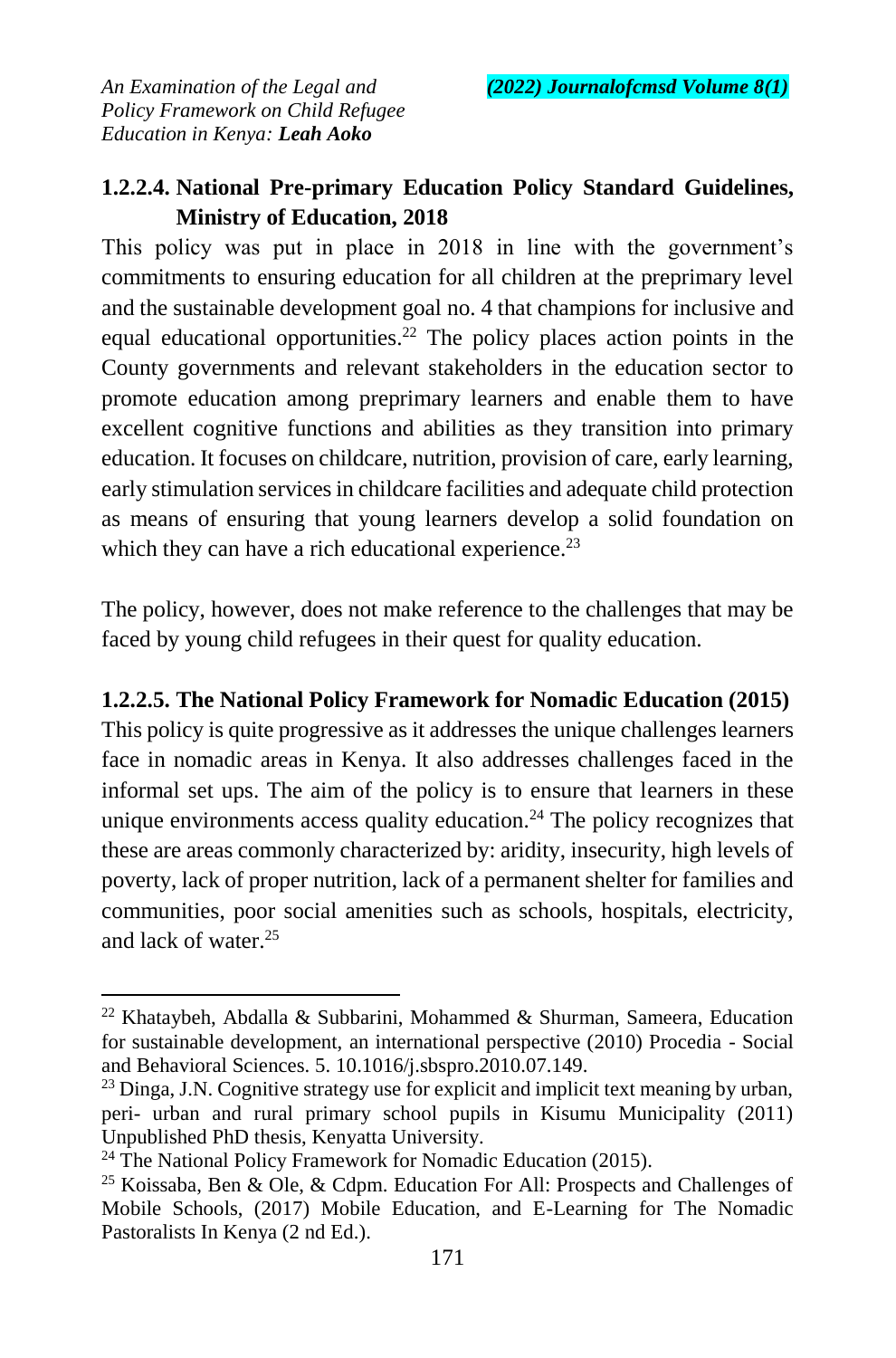It seeks to mitigate the above difficult circumstances by: increasing funding to support communities in such areas, being deliberate on the improvement of infrastructure and social amenities in such areas such as health and educational facilities.<sup>26</sup> The policy recognizes that it is through quality education that such communities that are considered to be remote and marginalized may be empowered. Education could also lead to the eradication of primitive child abuse practices such the infamous Female Genital Mutilation.

Despite the above impressive policy framework for learners in nomadic and marginalized communities, the plight of child refugees seems to be conspicuously missing. This omission even complicates their already feeble efforts at accessing quality education.

## **1.2.2.6. The National Plan of Action for Children 2015-2022**

The National Plan of Action for Children was put in place to measure Kenya's efforts in child rights protection and point out significant areas of improvement regarding the implementation of the rights of a child<sup>27</sup>. It recognizes Kenya's international and regional commitment to promoting the rights of children within its territory.<sup>28</sup> It addresses challenges faced in child protection such as: child neglect, wars and disasters, child labour, drug abuse, sexual violence, retrogressive cultural practices, lack of identity and  $HIV/AIDS$  stigma.<sup>29</sup>

The Plan also provides a situational analysis of the steps Kenya has taken to enhance child protection despite the challenges mentioned above.<sup>30</sup>

 $\ddot{\phantom{a}}$ 

 $26$  Government of Kenya, Getting the Hardest to Reach. A Strategy to provide education to Nomadic Communities in Kenya through Distance Learning (2010a) Government Printer. Nairobi.

<sup>27</sup> The National Plan of Action for Children 2015-2022.

<sup>&</sup>lt;sup>28</sup> Kithome, Titus & Syanyisa, W & Asatsa, S. The role of community-based informal approaches in child protection in Mwingi Central Sub-county, Kitui County (2021) 104-115.

<sup>29</sup> Ibid n 22.

<sup>30</sup> Ibid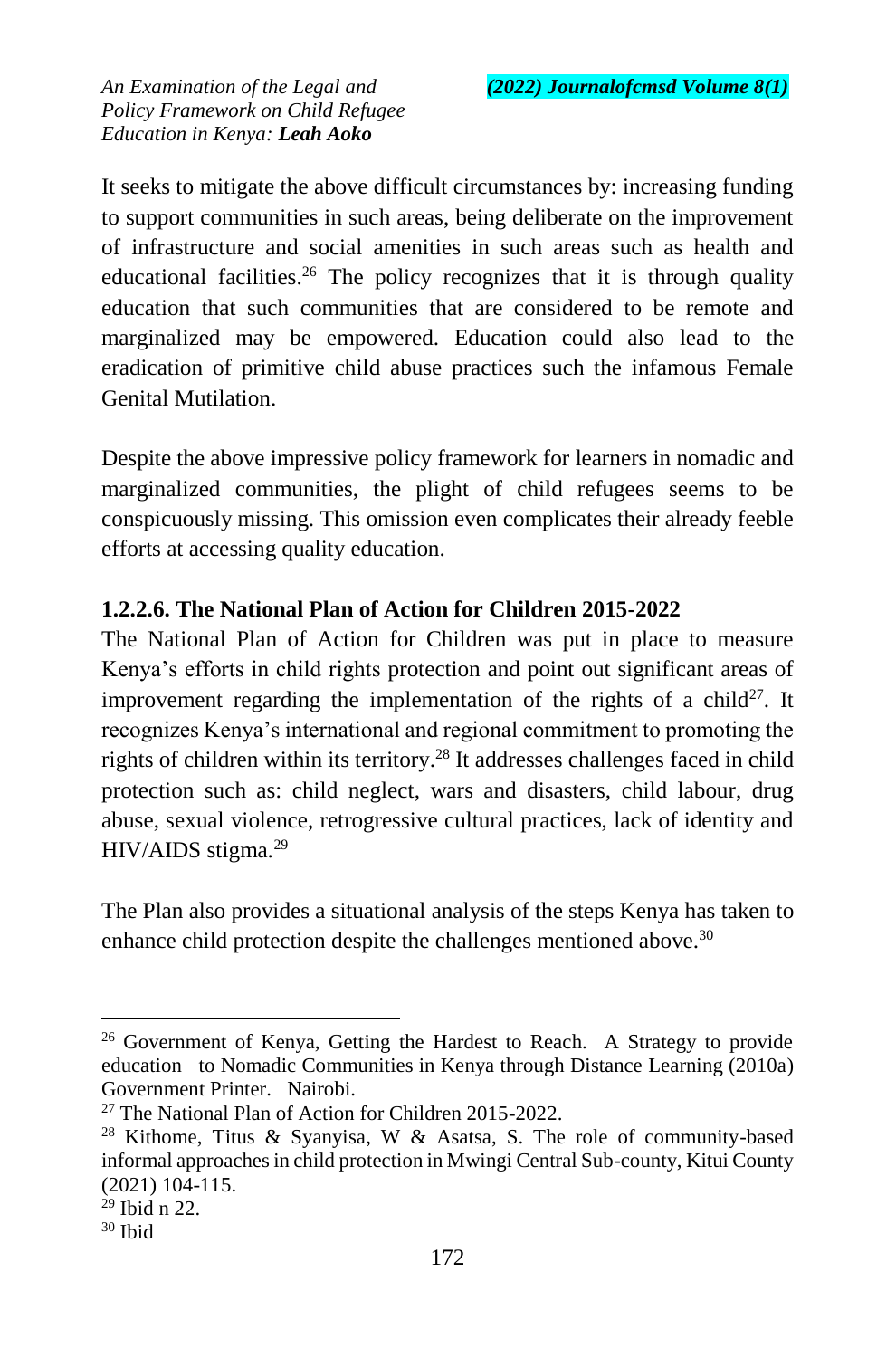It recognizes that Kenya has had an influx of refugees over the past year and that this marginalized groups faced unique socio-economic challenges. More specifically it appreciates that child refugees have a difficulty in accessing quality education to the country's strained resources in catering for refugees and ensuring that they have adequate amenities such as hospitals, nutrition, schools, and adequate shelter. It states that the flow of refugees has placed significant pressure on the education system that making universal education a distant reality.

In as much as the policy correctly identifies the challenges faced by refugees in accessing education, it is still insufficient as an actionable framework in ensuring that such children access quality education.

None of the above policies put in place thus far, critically explores access to education for child refugees. It is probable that the child envisioned as being a beneficiary of the above policies is not the child refugee but the children belonging to Kenyan citizens. Education is thus considered to be right of the citizenry and not necessarily an "outsider right".

Consequently, there are no clear legal guidelines as to how refugee education is to be conducted. This is not to mean that the government does not have the goodwill to promote refugee education but it just points out to the fact that these is a gap in the legal and policy framework with regard to refugee education.

This inadequacy needs to be remedied if child refugees are to have a structured education system in line with the national plans and monitoring mechanisms on the Education sector and Vision 2030. More critically, this gap leaves refugee education to be conducted on an ad hoc basis by international organizations and non-governmental organizations without being fully incorporated into the national education system. It leads to a huge number of child refugees not being able to access education with some dropping out along the system.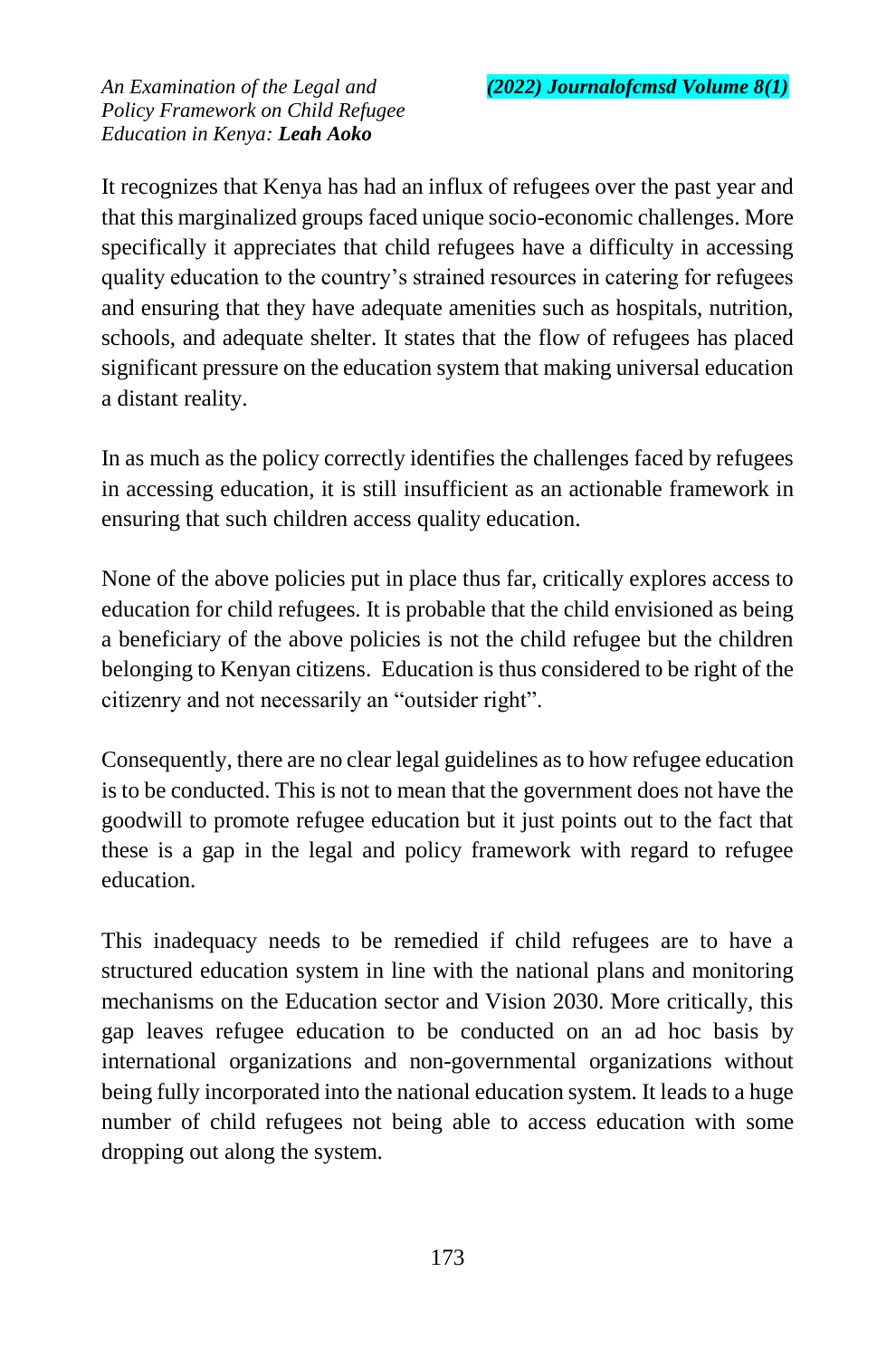## **1.2.3. Children Act 2001**

The Children Act was enacted in 2001 in order to out into effect the provisions of the Convention on the Rights of a Child that has been ratified by Kenya.<sup>31</sup> The Act is aimed at promoting the best interests of a childbearing in mind the welfare of all children and the need to ensure child participation in matters affecting them.<sup>32</sup> It provides that no child in Kenya should be discriminated upon.<sup>33</sup>

Further, under the act, the government is obligated to put in place mechanisms to ensure that all children have access to quality education. This is to be done in line with the best interests of a child which is a constitutional requirement.<sup>34</sup>

Although this is a very progressive piece of legislation with regard to the welfare of a child, it does not provide for the unique circumstances facing child refugees and their access to education. It focuses more of the general wellbeing of a child, leaving a gap in the framework for child refugee education.

## **1.2.4. Refugee Act 2006**

The Refugee Act 2006 was enacted to cater for the management and welfare of refugees in Kenya. The act is centered on the reception, registration, stay and expulsion of refugees in Kenya. It establishes the Commissioner for Refugee affairs in Kenya.<sup>35</sup> The Act provides that  $36$  he/she should ensure that the welfare of child refugees whether they are accompanied or not is taken

1

<sup>&</sup>lt;sup>31</sup> Ponge, Awuor 'The Dynamics of Implementing the Participation of Children with regard to Rights to Education in Kenya.' (2016) International Journal of Humanities and Social Studies (IJHSS). 4(6):178 – 186 International Journal of Humanities and Social Science. 4. 178-186.

<sup>32</sup> Children Act 2001, s4.

<sup>33</sup> Ibid, s5.

<sup>34</sup> Geoffrey Wango, Kenya New Constitution and Education: Education in Kenya Under the New Constitution, 2011:

*https://profiles.uonbi.ac.ke/gwango/publications/kenya-new-constitutionandeducation-education-kenya-under-new-constitution* 

*<sup>35</sup> Refugee Act 2006, s7.*

<sup>36</sup> Ibid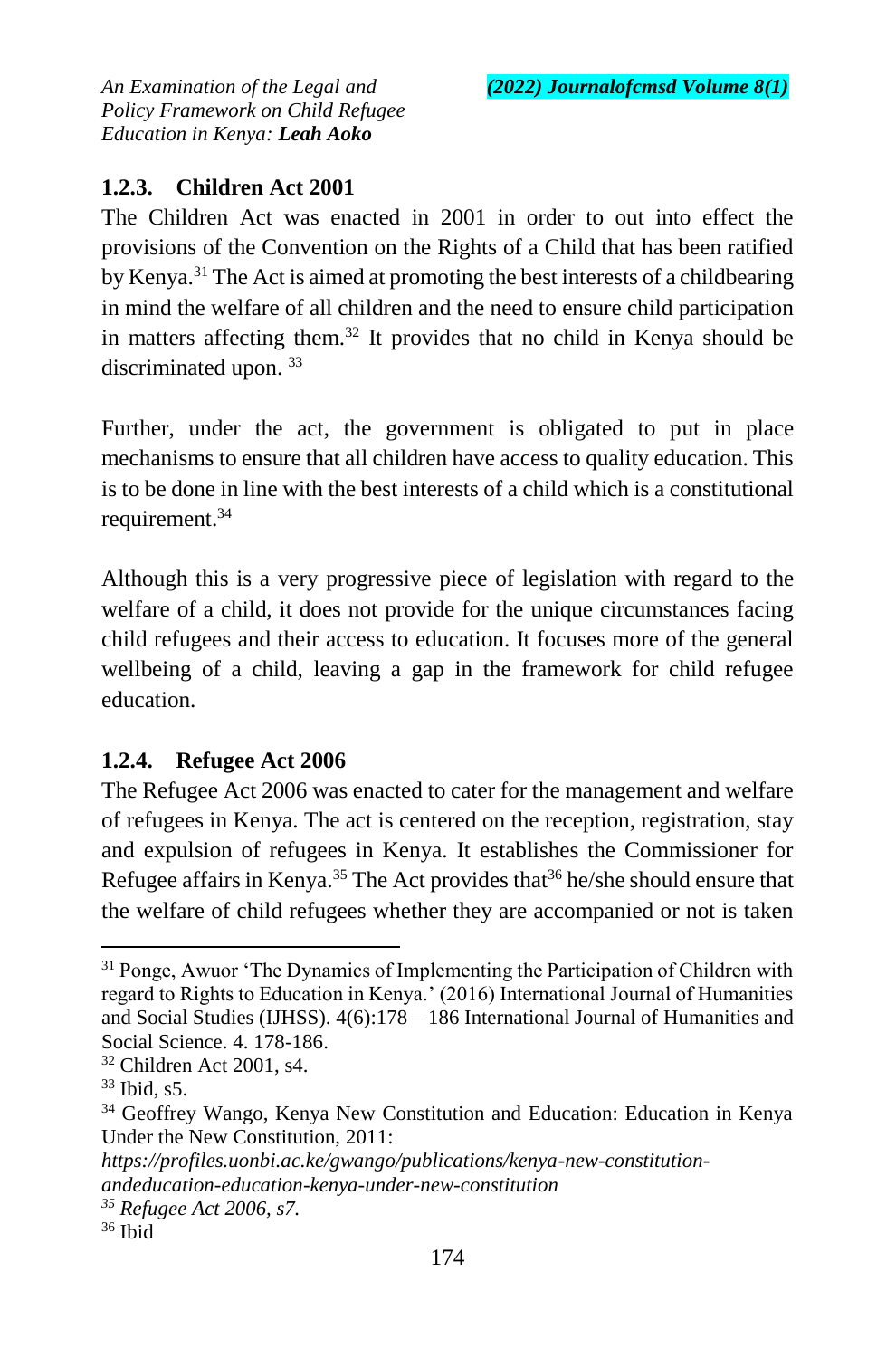care of. The Commissioner also ensure that he refugees have been correctly and legally processed to access the country.

The Commission of Refugees also initiates and implements policy concerning refugees in Kenya. He/she is also in-charge of advising the Minister on all matters concerning refugees including their registration, reception, identification of refugees, sourcing for refugee funds and management of refugee camps.

There has been an improvement in efforts to recognise the rights of child refugees in the Refugee Act 2006. It provides that every refugee in Kenya will be entitled to the rights that are accorded they under the various treaties and conventions to which Kenya is a party to under international Law.<sup>37</sup> However, key to note is whether these efforts are replicated in implementation of these rights in order to protect child refugees.

More importantly, this still points out to the fact that the act has made no express provision to the unique circumstances facing child refugee education in Kenya. This is despite it being a Refugee  $act.^{38}$  This is because it was enacted mainly for the management of refugees within the country.

### **1.3.Conclusion**

 $\ddot{\phantom{a}}$ 

The Legal Framework including policy implementation in Kenya on child refugee education is heavily wanting despite Kenya international obligations towards them. These obligations include the right to access education which remains to be a challenge for child refugees in Kenya. This further compounded by the fact that there is no legislation or adequate policy framework to cater for their right to access education. It is the government's responsibility as per under the Constitution to ensure that child refugees access quality education at the same level and standard as other children and in line with its international obligations.

<sup>37</sup> Kariuki Muigua, Protecting Refugees Rights in Kenya: Utilizing International Refugee Instruments, The Refugee Act 2006 and the Constitution of Kenya 2010. <sup>38</sup> *https://www.rckkenya.org/development-of-refugee-law-in-kenya/* accessed 26/12/2021.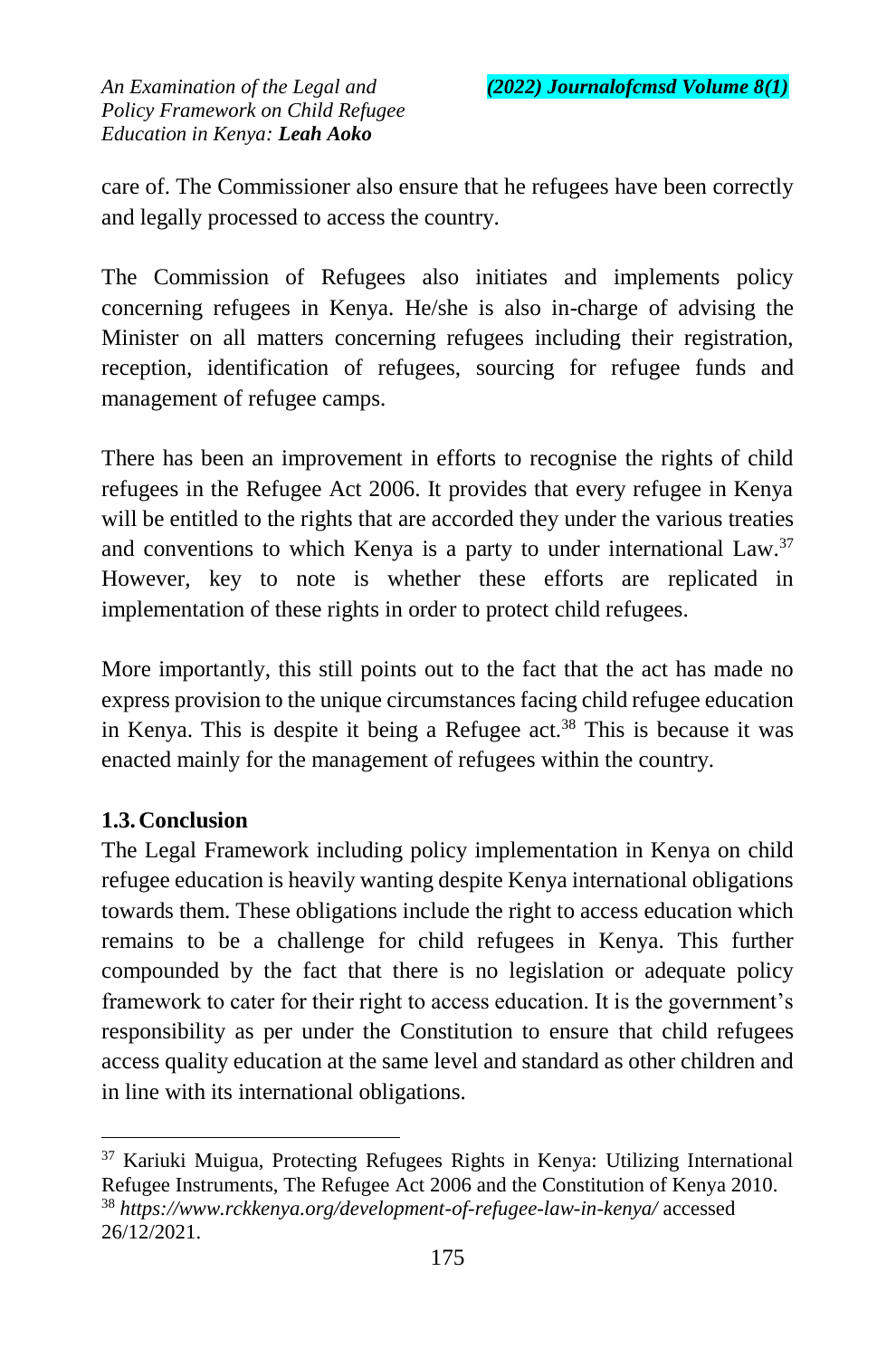#### **References**

### **Statutes And Policies**

#### **International laws**

UN General Assembly, *Convention on the Rights of the Child*, 20 November 1989, United Nations, Treaty Series, vol. 1577, p. 3, available at: *https://www.refworld.org/docid/3ae6b38f0.html* [accessed 10 February 2022]

UN General Assembly, *Convention Relating to the Status of Refugees*, 28 July 1951, United Nations, Treaty Series, vol. 189, p. 137, available at: *<https://www.refworld.org/docid/3be01b964.html>* [accessed 10 February 2022]

General Comment ICESCR, Implementation of the International Covenant on Economic, Social and Cultural Rights, General Comment No. 13, The right to education (Art.13) : 08/12/99. E/C.12/1999/10. (General Comments),

*http://www.unhchr.ch/tbs/doc.nsf/(Symbol)/ae1a0b126d068e868025683c00 3c8b3b?Opendocument*

### **Domestic Laws**

Children Act 2001

Constitution of Kenya 2010

Mentorship Policy for Early Learning and Basic Education Ministry of Education 2019

Refugee Act 2006

Sessional Paper No.1 of 2019 on Policy Framework for the Reforming Education and Training for Sustainable Development of Education.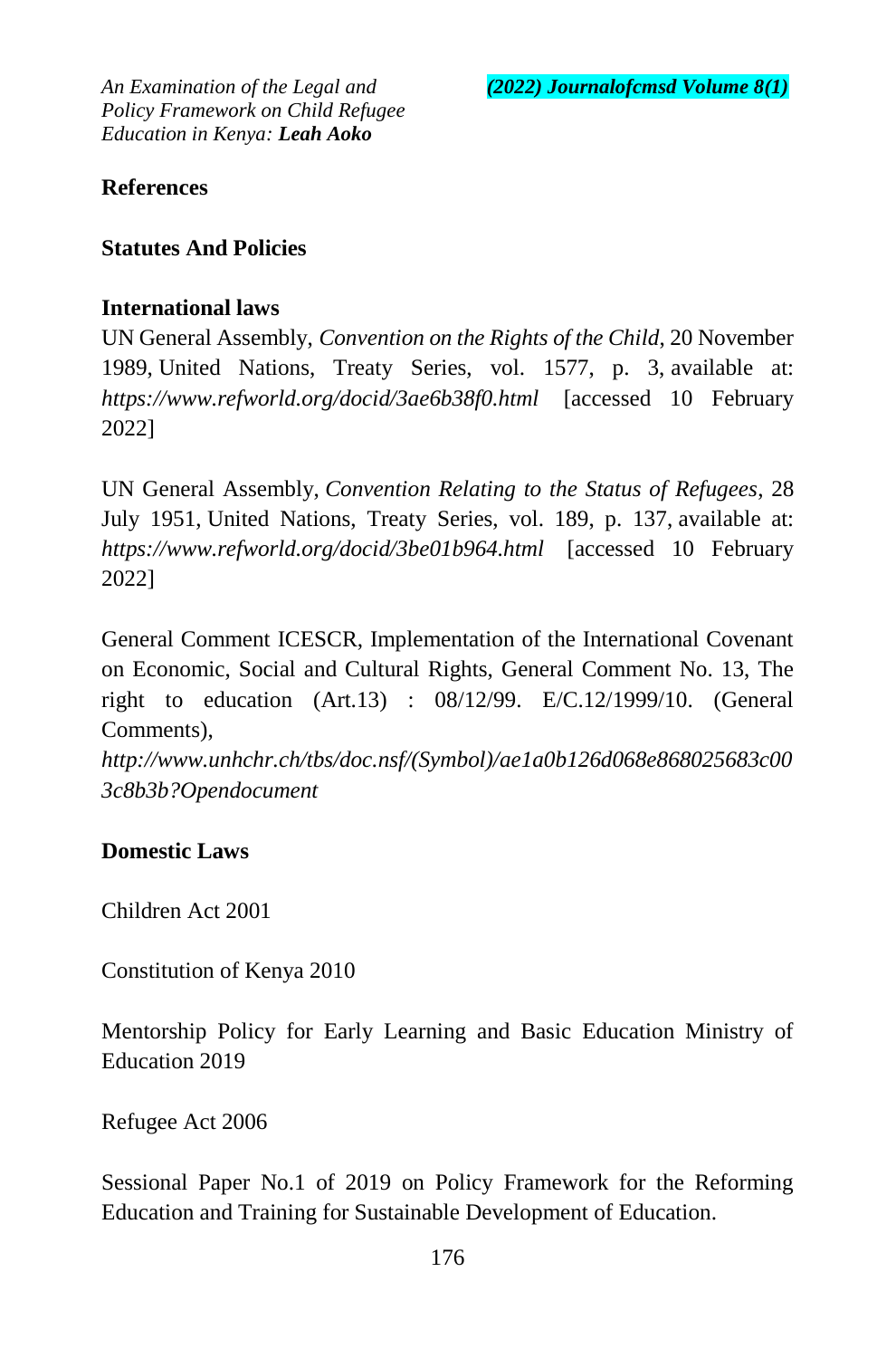The National Plan of Action for Children 2015-2022

The National Policy Framework for Nomadic Education (2015)

## **Journal Articles.**

Boisvert, Kayla, "Case Study Report: RET International Kenya" (2017). Education in Crisis and Conflict Network. 2. Retrieved from *[https://scholarworks.umass.edu/cie\\_eccn/2](https://scholarworks.umass.edu/cie_eccn/2)*

Dinga, J.N. Cognitive strategy use for explicit and implicit text meaning by urban, peri- urban and rural primary school pupils in Kisumu Municipality (2011) Unpublished PhD thesis, Kenyatta University.

Education Cannot Wait, Action for Refugee Education Commitment. Framework for Commitments. Outcome from High-Level Meeting on Action for Refugee Education,(2018)

*https://static1.squarespace.com/static/5b5b0e973917ee4023caf5f4/t/5baa6 a2908522977c18490ff/1537894955358/Education+Cannot+Wait+ECW+ Commitments+on+Action+for+Refugee+Education.pdf*

Emmert, Simone, Education in Terms of Human Rights. Procedia - Social and Behavioral Sciences (2011) 12. 346-361.10.1016/j.sbspro.2011.02.044.

Government of Kenya, Getting the Hardest to Reach. A Strategy to provide education to Nomadic Communities in Kenya through Distance Learning (2010a) Government Printer. Nairobi.

Heckmann, Education and Migration strategies for integrating migrant children in european schools and societies, *http://www.interculturaldialogue2008.eu/ fileadmin/downloads/resources/education-and migration\_bamberg.pdf* (2008) (08.08.2009).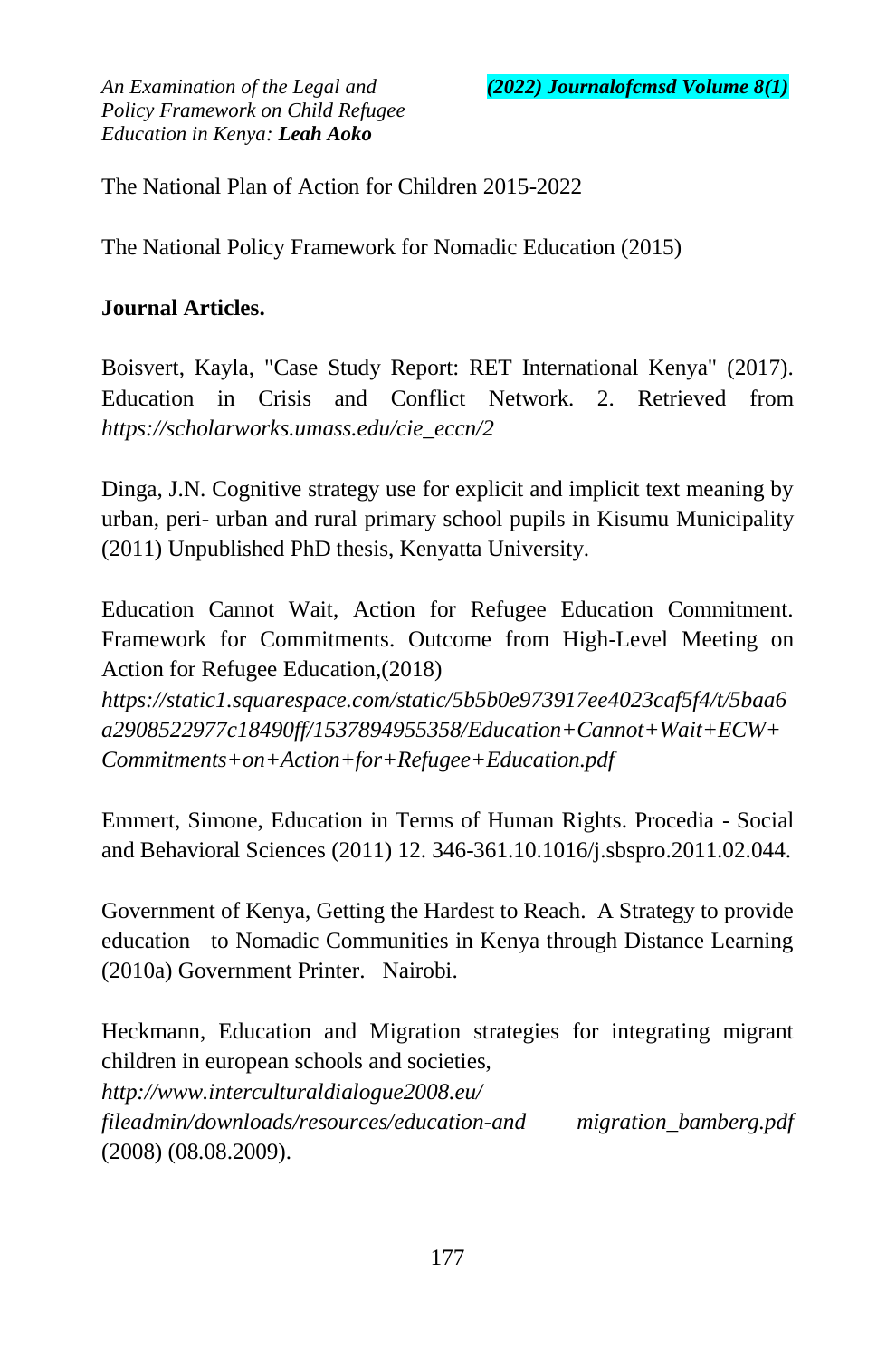Kariuki Muigua, Protecting Refugees Rights in Kenya: Utilizing International Refugee Instruments, The Refugee Act 2006 and the Constitution of Kenya 2010.

Geoffrey Wango, Kenya New Constitution and Education: Education in Kenya Under the New Constitution., 2011: *https://profiles.uonbi.ac.ke/gwango/publications/kenya-new-constitutionandeducation-education-kenya-under-new-constitution*

Khataybeh, Abdalla & Subbarini, Mohammed & Shurman, Sameera, Education for sustainable development, an international perspective (2010) Procedia - Social and Behavioral Sciences. 5. 10.1016/j.sbspro.2010.07.149.

Kithome, Titus & Syanyisa, W & Asatsa, S. The role of community-based informal approaches in child protection in Mwingi Central Sub-county, Kitui County (2021) 104-115.

Koissaba, Ben & Ole, & Cdpm. Education For All: Prospects and Challenges of Mobile Schools, (2017) Mobile Education, and E-Learning for The Nomadic Pastoralists In Kenya (2 nd Ed.).

Ponge, Awuor 'The Dynamics of Implementing the Participation of Children with regard to Rights to Education in Kenya.' (2016) International Journal of Humanities and Social Studies (IJHSS). 4(6):178 – 186 International Journal of Humanities and Social Science. 4. 178-186.

Right to Education Project – Right to Education Country Factsheet Kenya, March 2014

UNESCO, Education in Situations of Emergency, Crisis and Reconstruction (2003a).

Valerie Karigitho, Realizing Quality and Inclusive Education in Kenya Through Financing, East African Centre for Human Rights, May 10th, 2021.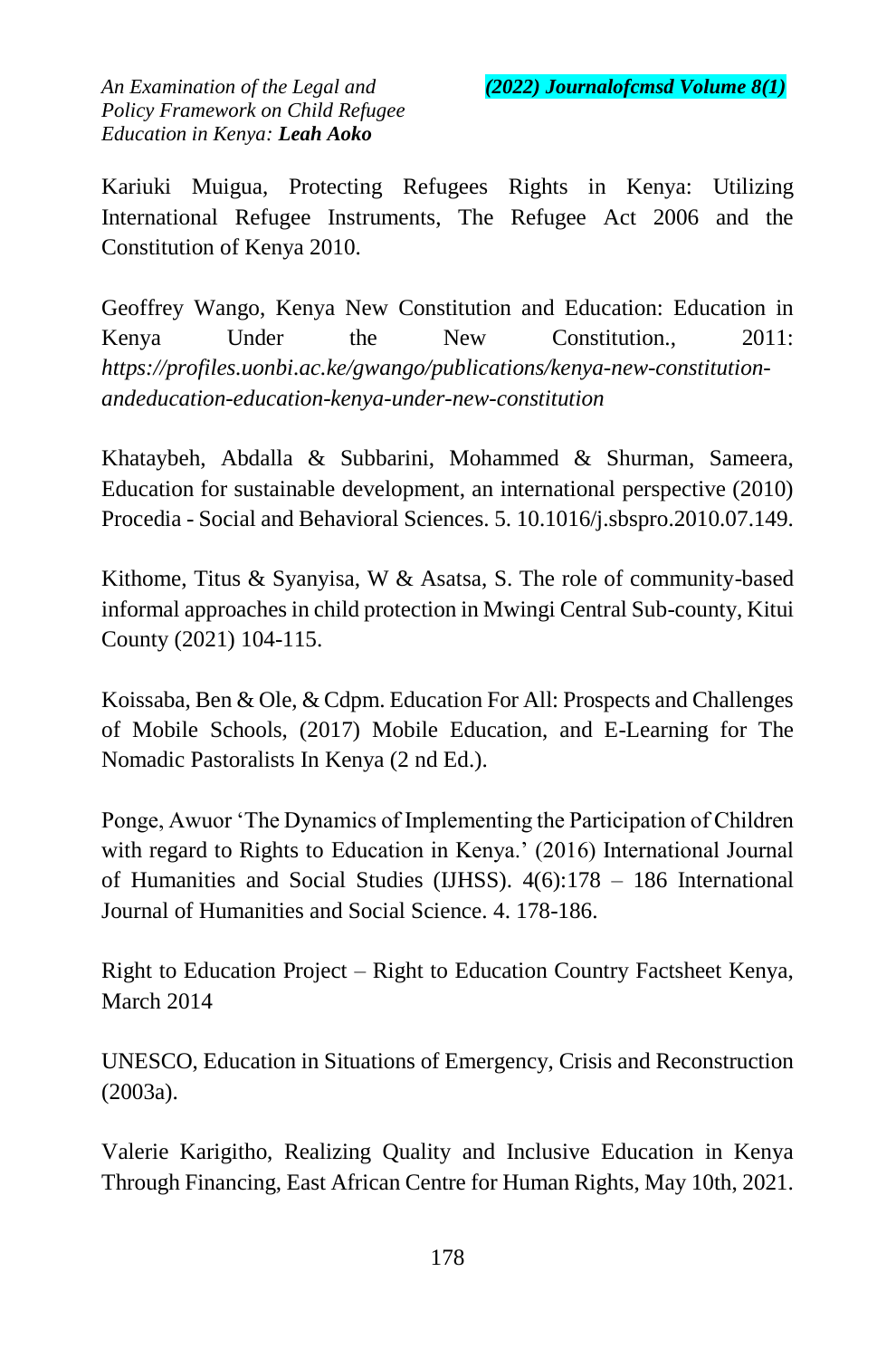*An Examination of the Legal and (2022) Journalofcmsd Volume 8(1)*

*Policy Framework on Child Refugee Education in Kenya: Leah Aoko*

# **Online Links**

*ttp://www.iiep.unesco.org/en/iiep-supports-dissemination-kenyaseducation-sector-disaster-management-policy-5034* accessed 10/2/2022.

*https://www.klrc.go.ke/index.php/constitution-of-kenya/110-chapter-fourthe-bill-of-rights* accessed 25/8/2020.

https://www.rckkenya.org/development-of-refugee-law-in-kenya/ accessed 26/12/2021.